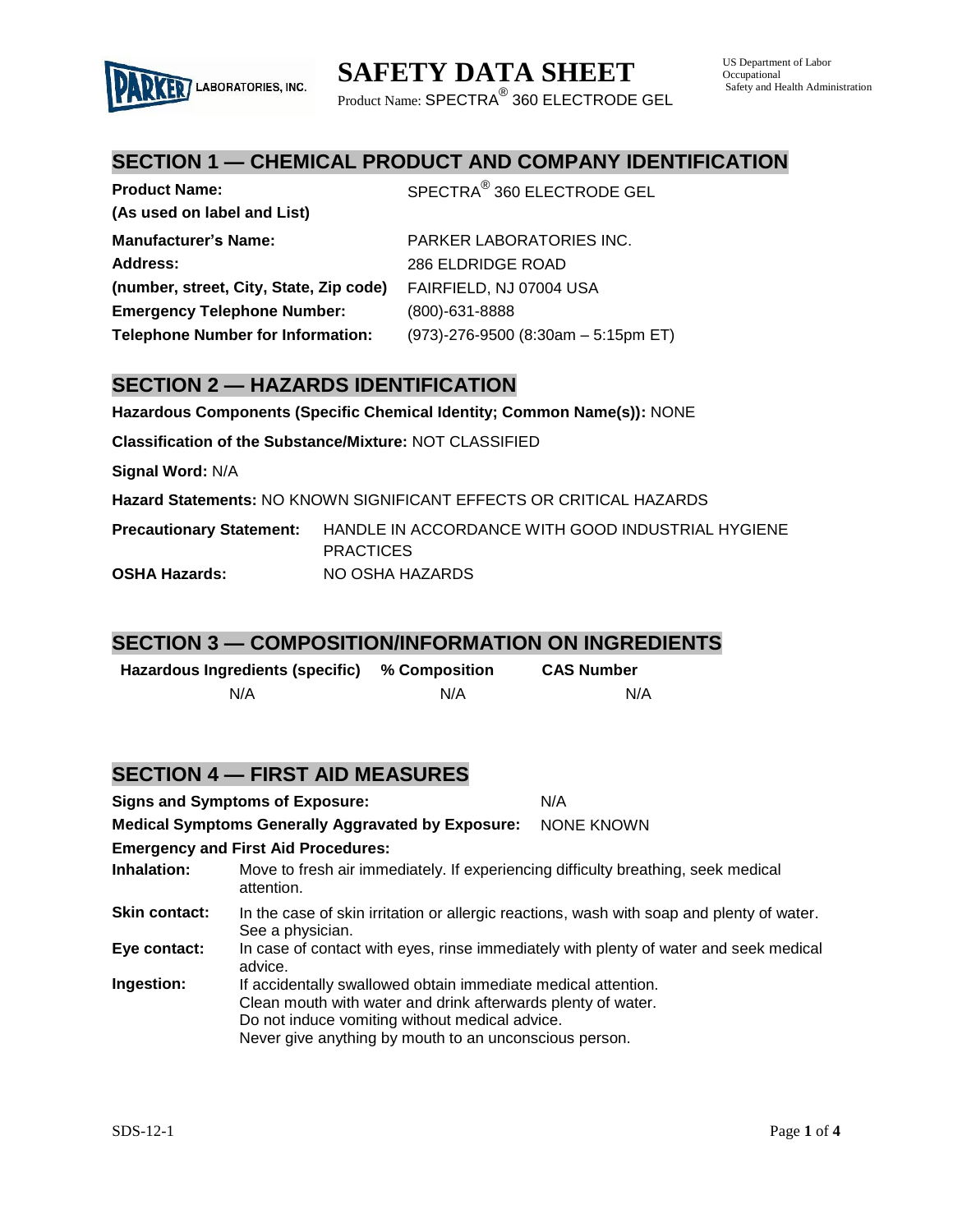

**SAFETY DATA SHEET**

Product Name:  $\mathsf{SPECTRA}^\circledR$  360 ELECTRODE GEL

# **SECTION 5 — FIRE FIGHTING MEASURES**

**Flash Point(Method Used):** NON-FLAMABLE **Flammable Limits**: N/A **LEL**: N/A **UEL**: N/A

**Extinguishing Media:** USE EXTINGUISHING MEDIA APPROPRIATE FOR SORROUNDING FIRE

**Special Fire Fighting Procedures:** NONE

**Unusual Fire and Explosion Hazards:** NONE

**Protective Equipment and Precautions for Firefighters:** WEAR A SELF-CONTAINED BREATHING APPARATUS AND FULL PROTECTIVE GEAR.

# **SECTION 6— ACCIDENTAL RELEASE MEASURES**

**Leak and Spill Procedures:** SLIPPERY IF SPILLED ON FLOOR. MIX WITH SWEEPING COMPOUND. MOP AREA WITH WATER. **Personal Precautions:** N/A **Environmental Precautions:** N/A

# **SECTION 7— HANDLING AND STORAGE**

**Handling procedures and Equipment:** N/A

**Storage requirements:** NO SPECIAL PRECAUTIONS REQUIRED.

### **SECTION 8— EXPOSURE CONTROL/PERSONAL PROTECTION**

**Exposure Limits:**  $\Box$  ACGIH TLV  $\Box$  OSHA PEL  $\Box$  Other(Specify) **Specific Engineering Controls (such as ventilation, enclosed process)** ENSURE ADEQUATE VENTILATION **Personal Protective Equipment:**   $\square$  Gloves  $\square$  Eye  $\square$  Clothing  $\square$  Footwear  $\square$  Respirator  $\square$  Other (specify)

**If checked, please specify type:**

### **SECTION 9— PHYSICAL AND CHEMICAL PROPERTIES**

**Physical State(Appearance):** Viscous, Clear Aqueous Gel **Color:** Blue-Green **Odor:** None **Specific Gravity(H<sub>2</sub>O=1): 1.01 pH:** 6.30-7.00 **Solubility in Water:** Soluble in water **Boiling point:** N/D **Melting Point:** N/D **Flammability(solid, gas):** N/D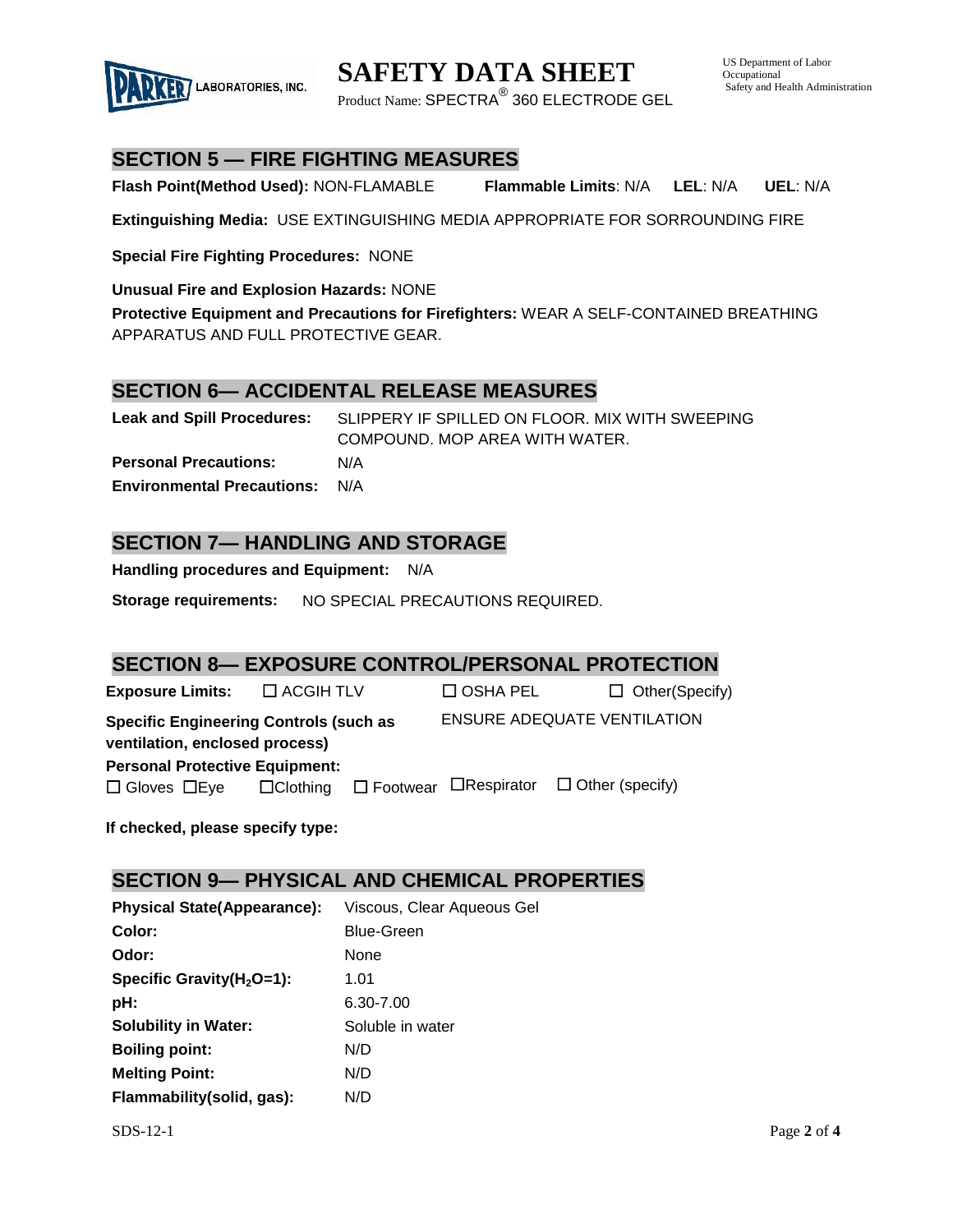

**SAFETY DATA SHEET**

Product Name:  $\mathsf{SPECTRA}^\circledR$  360 ELECTRODE GEL

US Department of Labor Occupational Safety and Health Administration

| Vapor Pressure(mm Hg):        | N/D                |
|-------------------------------|--------------------|
| Vapor Density(AIR=1):         | N/D                |
| <b>Viscosity:</b>             | 175,000-260,000cps |
| Density:                      | N/D                |
| <b>Evaporation Rate(Butyl</b> | N/D                |
| Acetate= 1):                  |                    |

### **SECTION 10 — STABILITY AND REACTIVITY**

| Stability: Unstable $\square$                     | <b>Conditions to Avoid: NONE</b>                                                    |
|---------------------------------------------------|-------------------------------------------------------------------------------------|
| Stable $\boxtimes$                                |                                                                                     |
| <b>Hazardous Decomposition or Byproducts:</b>     | <b>NONE</b>                                                                         |
| <b>Incompatibility (Materials to Avoid): NONE</b> |                                                                                     |
| <b>Hazardous Polymerization:</b>                  | May Occur? $\Box$ Will Not Occur? $\boxtimes$                                       |
| <b>Conditions to Avoid: NONE</b>                  |                                                                                     |
|                                                   | Reactivity: NO SPECIFIC TEST DATA RELATED TO REACTIVITY AVAILABLE FOR THIS PRODUCT. |

# **SECTION 11 — TOXICOLOGICAL INFORMATION**

**Health Hazards (Acute and Chronic):** NONE KNOWN

| Route(s) of Entry: □Skin Contact | $\Box$ Eye Contact | $\Box$ Inhalation | <b>⊠</b> Ingestion |
|----------------------------------|--------------------|-------------------|--------------------|
|----------------------------------|--------------------|-------------------|--------------------|

**Carcinogenicity: NTP?** NO **IARC Monographs?** NO **OSHA Regulated:** NO

**Signs and Symptoms of Exposure:** N/A

**Medical Conditions Generally Aggravated by Exposure**: NONE KNOWN

### **SECTION 12 — ECOLOGICAL INFORMATION**

| <b>Ecotoxicity:</b>                       | N/A                                         |
|-------------------------------------------|---------------------------------------------|
| <b>Persistence and Degradability</b>      | THERE IS NO DATA AVAILABLE FOR THIS PRODUCT |
| <b>Bioaccumulative Potential</b>          | THERE IS NO DATA AVAILABLE FOR THIS PRODUCT |
| <b>Mobility in the Soil:</b>              | THERE IS NO DATA AVAILABLE FOR THIS PRODUCT |
| <b>Additional Ecological Information:</b> | THERE IS NO DATA AVAILABLE FOR THIS PRODUCT |

### **SECTION 13 — DISPOSAL CONSIDERATIONS**

#### **Waste Disposal:**

FOLLOW ALL FEDERAL, STATE AND LOCAL REGULATIONS FOR NON-HAZARDOUS WASTE DISPOSAL.

### **SECTION 14 — TRANSPORT INFORMATION**